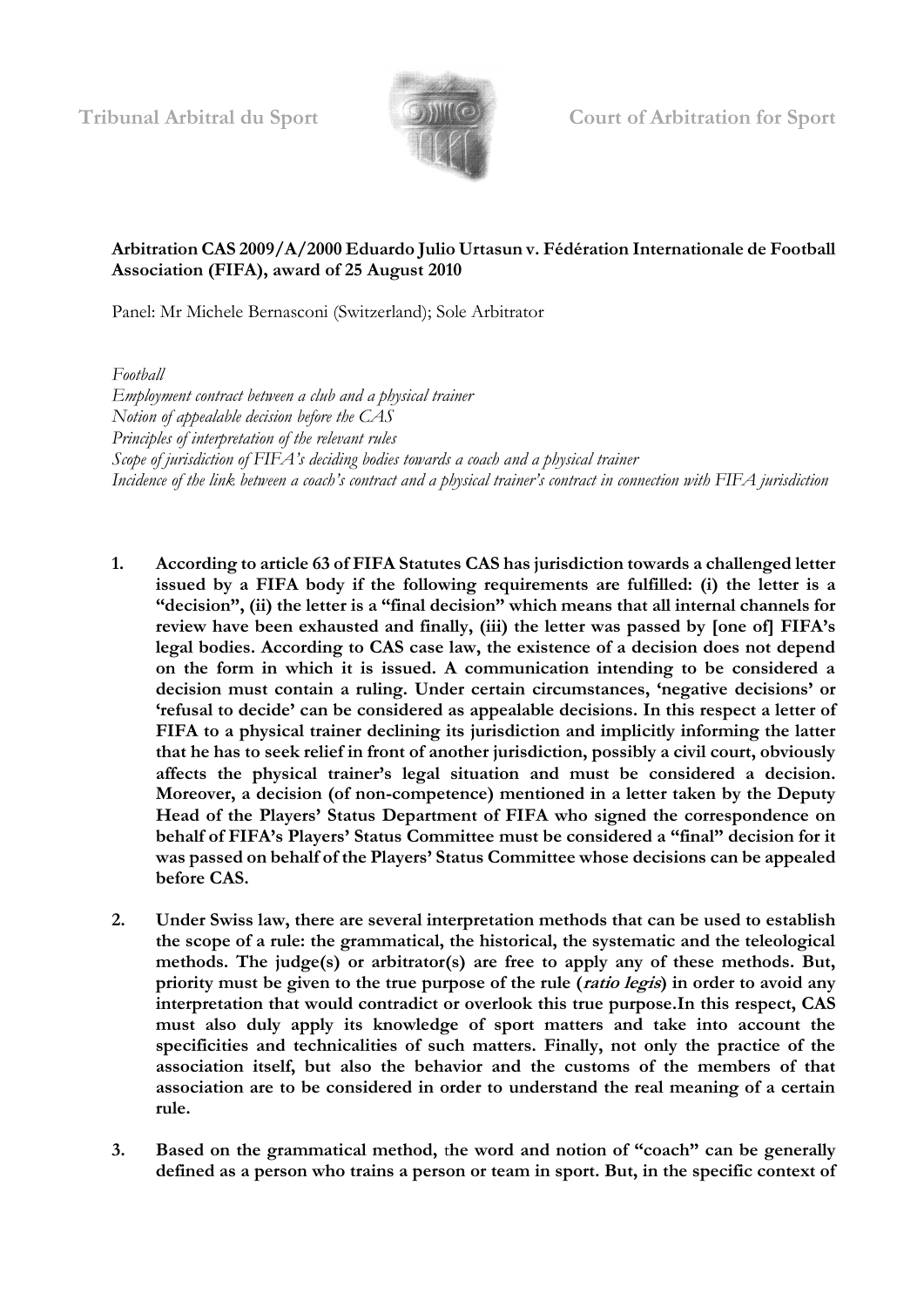CAS 2009/A/2000 2 Eduardo Julio Urtasun v. FIFA, award of 25 August 2010

**(professional team) sports – such as football, for instance – the term "coach" commonly means the person in charge of the team and leading the team on the sports ground, during competition and practice. The coach is commonly also responsible for the tactical choices regarding the team. This definition of the term "coach" is not comparable with the activity of a physical trainer, especially when the physical trainer works under the instructions of the coach as a member of a technical team lead by the coach. The physical trainer is only in charge of the fitness (or physical condition) of the players he works with. Yet, the activity of a physical trainer is not a football-specific occupation. Therefore, in accordance with FIFA's long practice and regulations, a physical trainer – contrary to a coach – is not in a position to have his employmentrelated dispute against the football club he works for heard by FIFA.** 

**4. The fact that a physical trainer is a member of a technical team together with the coach of the football club they are working for and that the termination/cancellation of their contracts are linked together is of no help to allow the physical trainer to file his claim before FIFA.**

Mr. Eduardo Julio Urtasun (the "Appellant") is a physical trainer. He is of Argentinean nationality.

The Fédération Internationale de Football Association (FIFA or the "Respondent") is the governing body of football on worldwide level and has its registered seat in Zurich, Switzerland.

On February 25, 2009, the Appellant was hired to work as physical trainer (*"preparador fisico"*) of a Mexican football team called *"Tigres de la Universidad Autónoma de Nuevo Leon"* (UANL) (*"Tigres de la UANL"*), a team playing in the national premiere league (*"Primera División Nacional"*) in Mexico.

On that day, he signed two distinct employment contracts: one for a four months period until June 30, 2009, and the second one for the successive period starting July  $1<sup>st</sup>$ , 2009 and ending on June 30, 2011 (i.e. the next two seasons). Parties expressly specified in the second contract that this contract would only enter into effect in case the team was not relegated at the end of the 2009 Clausura tournament ending at the term of the first contract (i.e. June 30, 2009 at the latest).

The Appellant was hired together with the new coach (*"entrenador"*) of the team and a new technical assistant (*"auxiliar tecnico"*). Each of them also signed two employment contracts for the two same successive periods of time as the Appellant did.

Pursuant to the two contracts signed by the Appellant, parties agreed that in case of an anticipated termination or cancellation of the contractual relationship with the coach, the Appellant's contracts would also be automatically cancelled. The same rule would also apply to the technical assistant as such contractual clause was also part of his employment contracts. Pursuant to their employment contracts, both the Appellant and the technical assistant are said to be part of the "technical team" (*"cuerpo técnico"*) together with the coach.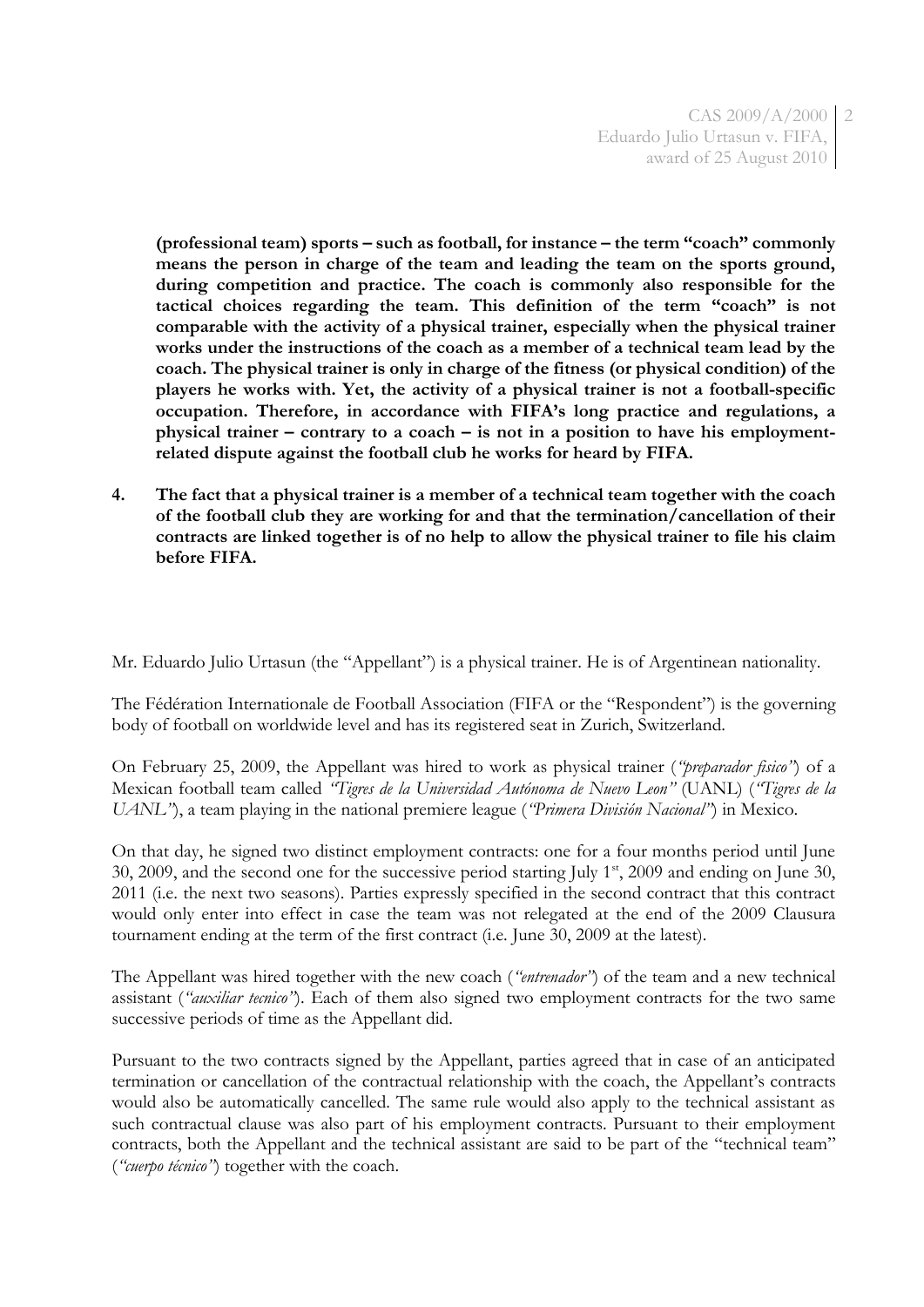All three members of the so called "technical team" worked for the Mexican Club's football team *"Tigres de la UANL"* until the end of the 2009 Clausura tournament.

At the end of this tournament, the *"Tigres de la UANL"* football team was able to maintain its place in the national premiere league and, thus, the *"Tigres de la UANL"* football team was not relegated. Upon fulfilment of such condition, the respective second employment contract of each of the three members of the so called "technical team" automatically came into force and effect, which means that their respective contracts were now running until June 30, 2011.

However, it appears that the Mexican Club hired in the meantime another technical manager (*"director técnico*<sup>"</sup>), i.e. a new coach for the same football team. In fact, on June 4, 2009, the Appellant, together with the other two members of the "technical team", went to the Club and came along with a notary public to record the events on site. On that occasion, they got confirmation of the hiring of a new technical manager (i.e. coach) and were informed therefore by the Club that they did not have to come back to the Club in the future. In addition, they were also not allowed anymore to get full access to the Club's facilities, as mentioned in the minutes written by the notary public.

Thus, the whole situation resulted – according to the Appellant – *"[…] in the termination of the contractual relationship between the Club and the technical team due to the Club's unilateral decision of not allowing the technical team to perform the duties that they had been hired to perform"*.

According to the Appellantin reaction to their employer's behaviour, each of the three members of the "technical team" filed claims before the Commission for Conciliation and Resolution of Controversies (*"Comisión de Conciliación y Resolución de Controversias"*) of the Mexican Football Federation Association (*"Federación Mexicana de Fútbol Asociación AC"*). According to the Appellant such Commission concluded that it lacked jurisdiction to hear the claims brought by all three members of the "technical team".

In consequence, all three members of the "technical team" allegedly decided to bring the case before FIFA. In particular, the Appellant filed his claim on October 1<sup>st</sup>, 2009.

According to the Appellant, FIFA accepted hearing the claims of the coach and the technical assistant.

However, by letter dated October 26, 2009, FIFA declined jurisdiction over the Appellant's claim. In reaction to FIFA's letter dated October 26, 2009, the Appellant filed a statement of appeal with the Court of Arbitration for Sport (CAS) on November 17, 2009.

By letter dated October 26, 2009 and written in Spanish, FIFA declined jurisdiction over the Appellant's claim dated October 1<sup>st</sup>, 2009.

The letter was signed by the Deputy Head of the Players' Status Department of FIFA on behalf of FIFA's Players' Status Committee.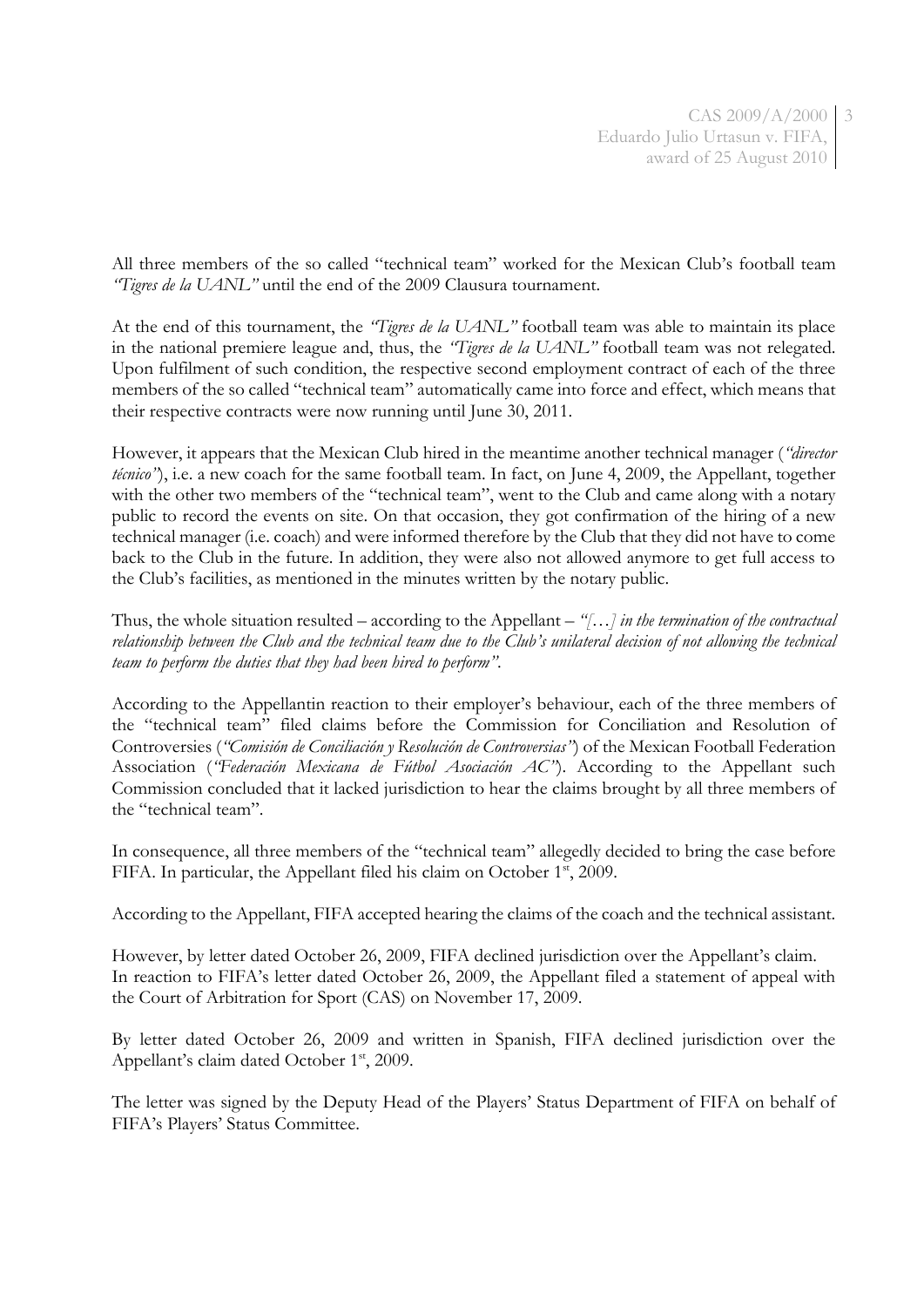Basically, FIFA declined its jurisdiction (in the above mentioned correspondence) based on article 22 lit. c of the (FIFA) Regulations on the Status and Transfer of Players, as well as on article 6 § 1 of the (FIFA) Rules Governing the Procedures of the Players' Status Committee and the Dispute Resolution Chamber:

- Pursuant to article 22 lit. c of the (FIFA) Regulations on the Status and Transfer of Players, *"[w]ithout prejudice to the right of any player or club to seek redress before a civil court for employment-related disputes, FIFA is competent to hear: […] c) employment-related disputes between a club or an association and a coach of an international dimension, unless an independent arbitration tribunal guaranteeing fair proceedings exists at national level".*
- *-* According to article 6 § 1 of the (FIFA) Rules Governing the Procedures of the Players' Status Committee and the Dispute Resolution Chamber, *"[p]arties are members of FIFA, clubs, players, coaches or licensed match and players' agents".*

Thus, FIFA, i.e. the Players' Status Committee, denied its jurisdiction based on the fact that the Appellant, being a physical trainer (*"preparador fisico"*) and not a coach (*"entrenador"*), did not fall within the scope of jurisdiction of FIFA's deciding bodies.

*"[…] En consecuencia, teniendo en cuenta que usted se desempeñaba como preparador fίsico y dicha funciόn no se encuentra contemplada en ninguna de las partes antes mencionadas, lamentamos poner en su conocimiento que no podemos intervenir en su favor en el presente asunto […]".*

*"[…] As a consequence, taking into account that you work as a physical trainer and that this position is not enumerated in any of the aforementioned parts, we are sorry to bring to your knowledge that we cannot intervene in your favor in the matter at stake […]".*

[free translation]

In addition, FIFA also indicated in its correspondence to the Appellant dated October 26, 2009 that the considerations exposed by FIFA in that correspondence were only of informative nature and made on the basis of the information and documentation the Appellant provided FIFA with, without prejudice to any decision that could be passed in this or a similar case at a later stage. The original version of the letter was written in Spanish, and the here relevant part of it reads as follows:

*"[…] Finalmente, por favor tome nota que las manifestaciones precedentes son a titulo informativo y en base a la información y documentación por usted remitida a la FIFA, sin perjuicio de cualquier decisión que pudiera adoptarse en éste o en un caso similar en una etapa posterior […]".*

On November 17, 2009, the Appellant submitted his statement of appeal to CAS.

On November 26, 2009, The Appellant filed his Appeal Brief with CAS.

On November 27, 2009, FIFA sent a correspondence to CAS arguing basically that the letter dated October 26, 2009 could not be considered a decision.

On December 4, 2009, the Appellant sent a correspondence to CAS requesting the case to be heard by a sole arbitrator instead of a panel of three arbitrators, unless the Respondent would contribute with a share of the advance of costs.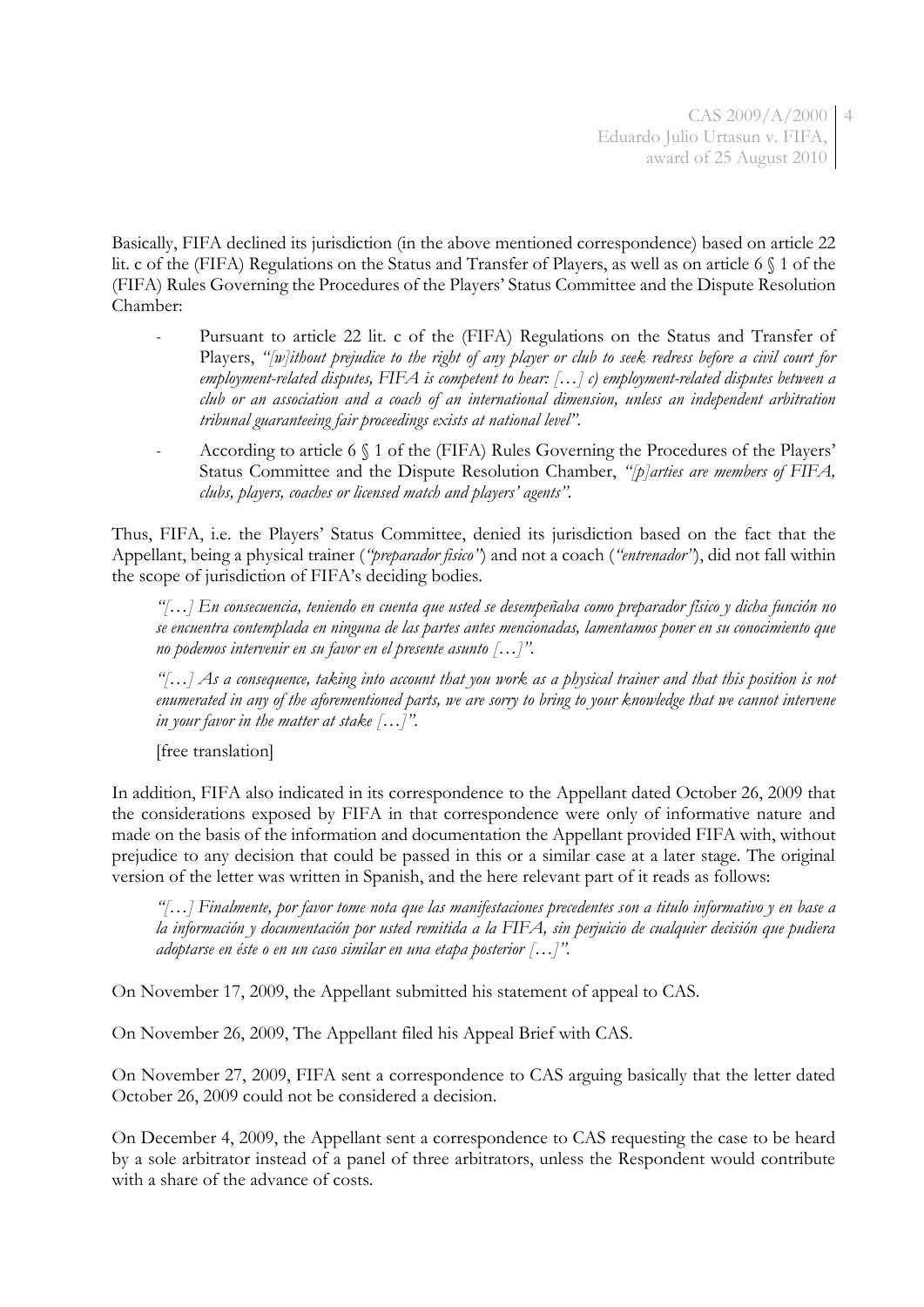On December 29, 2009, the Respondent filed his Answer with CAS.

By letter dated January 11, 2010, FIFA informed CAS that it still wished the case to be heard by a panel of three arbitrators.

On February 8, 2010, CAS informed the parties that, in accordance with Article R50 of the Code of Sports-related Arbitration, the Deputy President of the CAS Appeals Arbitration Division had decided that the case would be referred to a sole arbitrator. Parties were also informed of the opportunity given to them to agree on the name of the sole arbitrator.

Finally, the Order of Procedure was signed by both parties: CAS acknowledged receipt of the signed order on June 18 respectively June 22nd, 2010. By signing the order, parties confirmed their agreement that the sole arbitrator may decide the matter based on the parties' written submissions. Pursuant to Article 57 of the Code of Sports-related Arbitration, the sole arbitrator considered himself to be sufficiently informed to decide this matter without the need to hold a hearing.

The purpose of the appeal lodged by the Appellant, Mr Eduardo Julio Urtasun, is to seek acknowledgement of FIFA's Players' Status Committee's jurisdiction over the Appellant's claim against the Mexican Club *"Tigres de la UANL"*.

The Appellant challenged what he considered to be not only a decision but also a final – and, therefore, appealable – decision, namely FIFA's letter dated October 26, 2009.

On November 26, 2009, the Appellant filed its Appeal Brief, and confirmed his previous request, asking CAS to declare that the (FIFA's) Players' Status Committee was competent to hear his employment claim against the Mexican Club *"Tigres de la UANL"*.

Even though both parties agreed that the Appeal Brief could be filed in Spanish, the Appellant provided CAS with an English translation of it on April 6, 2010, translating its request as follows:

*"Therefore, we hereby request the Court:*

- *1.- Admit this appeal against FIFA's decision.*
- *2.- Reverse the appealed decision by declaring that Player's Statutes [sic] Committee has jurisdiction to hear the employment claim of Eduardo Julio URTASUN from Argentina against the Club Tigres of the UANL, México.*
- *3.- Costs be awarded to F.I.F.A.".*

On December 29, 2009, the Respondent filed an answer with the CAS, taking the following conclusions:

*"Conclusions*

*3.1 In light of these considerations, we insist that the correspondence dated 26 October 2009 is not an appealable decision. We therefore request that the present appeal be declared inadmissible.*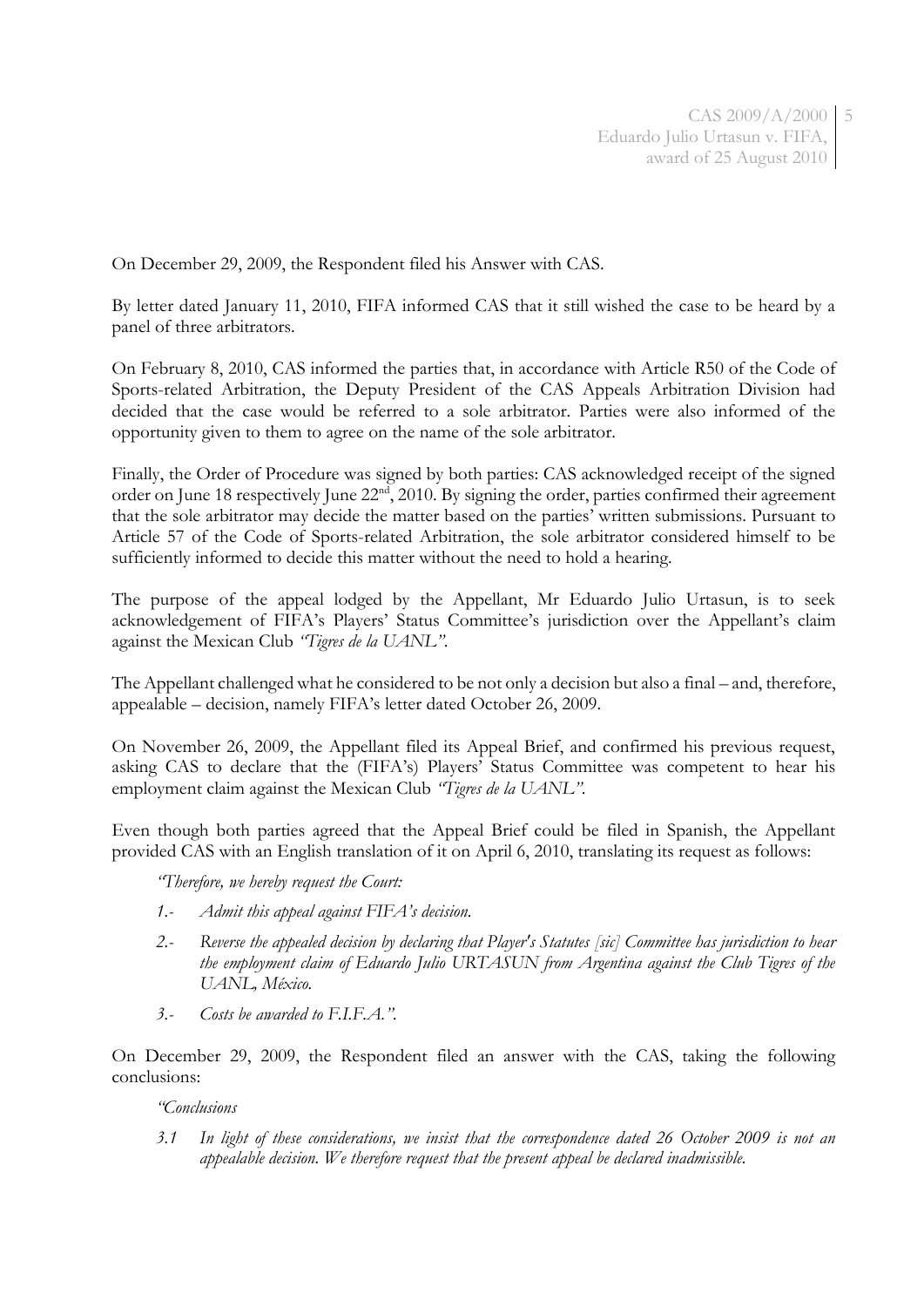CAS 2009/A/2000 6 Eduardo Julio Urtasun v. FIFA, award of 25 August 2010

- *3.2 Alternatively, we request the CAS to reject the present appeal against the mentioned correspondence issued by the administration of FIFA as to its substance.*
- *3.3 Furthermore, all costs related to the present procedure as well as the legal expenses of the Respondent shall be borne by the Appellant".*

## **LAW**

## **Applicable law**

1. Article 58 of the CAS Code of Sports-related Arbitration (2004 edition, the "CAS Code") provides that:

*"The Panel shall decide the dispute according to the applicable regulations and the rules of law chosen by the parties or, in the absence of such a choice, according to the law of the country in which the federation, association or sports-related body which has issued the challenged decision is domiciled or according to the rules of law, the application of which the Panel deems appropriate. In the latter case, the Panel shall give reasons for its decision".*

2. Article 62 § 2 of FIFA Statutes reads as follows:

*"The provisions of the CAS Code of Sports-Related Arbitration shall apply to the proceedings. CAS shall primarily apply the various regulations of FIFA and, additionally, Swiss law".*

3. In the present matter, parties have not elected for any law to apply. Therefore, the Rules and Regulations of FIFA apply primarily, and Swiss law applies subsidiarily.

## **CAS Jurisdiction**

- *A. In General*
- 4. The jurisdiction of CAS is disputed in the present matter. In fact, FIFA is arguing that the challenged letter dated October 26, 2009 is not a formal decision. In this respect, according to FIFA, the appeal filed with CAS by the Appellant against that letter must be declared inadmissible. In consequence, the admissibility constitutes the preliminary issue in the case at hand.
- *B. CAS jurisdiction regarding the appeal against FIFA's letter dated October 26, 2009: Is the letter a formal and final decision?*
- 5. The admissibility of an appeal before CAS shall be examined in light of Article R47 (1) of the CAS Code, which provides that: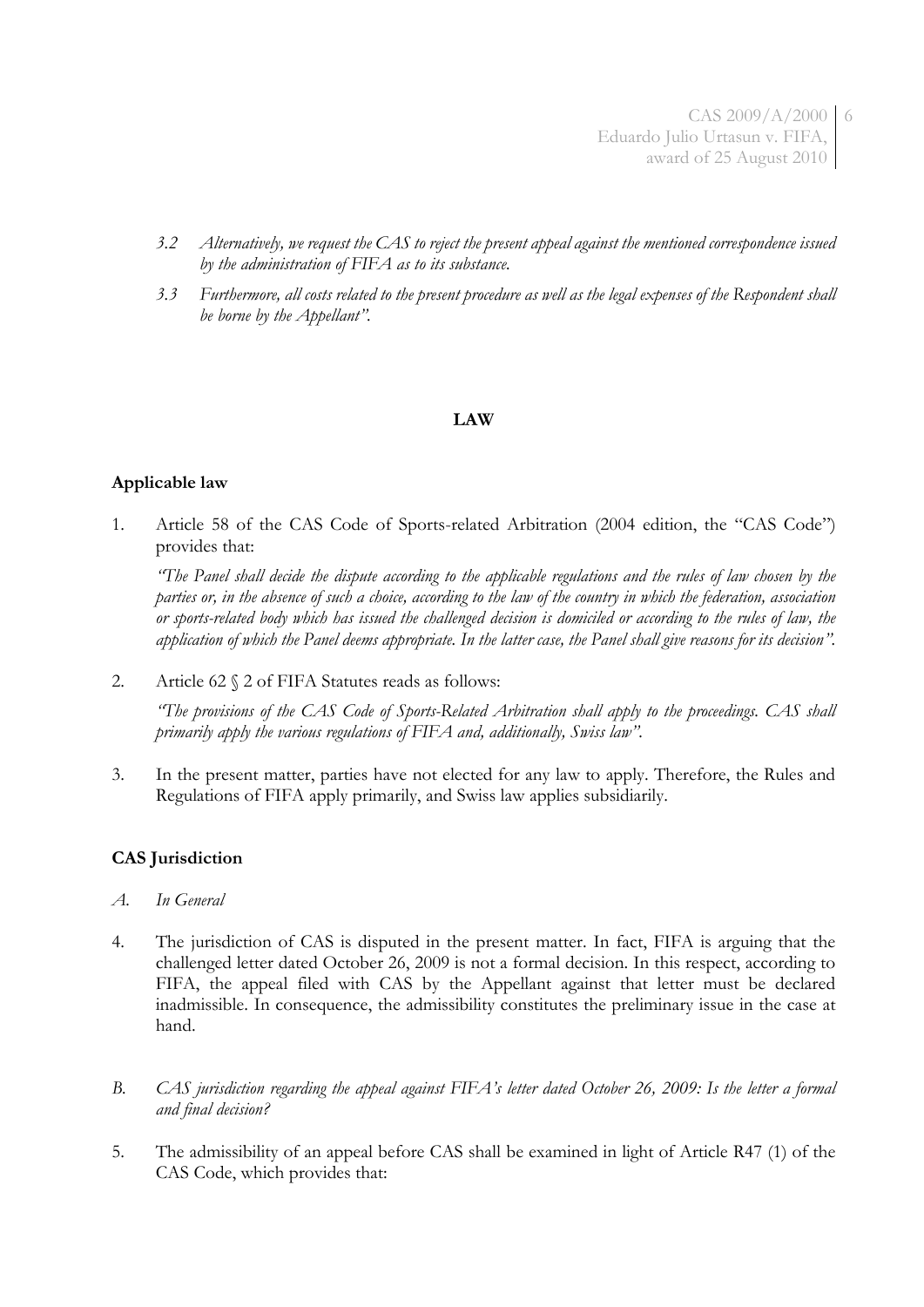*"An appeal against the decision of a federation, association or sports-related body may be filed with the CAS insofar as the statutes or regulations of the said body so provide or as the parties have concluded a specific arbitration agreement and insofar as the Appellant has exhausted the legal remedies available to him prior to the appeal, in accordance with the statutes or regulations of the said sports-related body".*

- 6. This article clearly stipulates that the appeals before CAS shall be lodged against a decision of a federation, association or sports-related body.
- 7. The same general principle is gathered in article 63 § 1 of FIFA Statutes, which reads, in its pertinent part, as follows:
	- *"1. Appeals against final decisions passed by FIFA's legal bodies and against decisions passed by Confederations, Members or Leagues shall be lodged with CAS within 21 days of notification of the decision in question.*
	- *2. Recourse may only be made to CAS after all other internal channels have been exhausted.*

*[…]".*

- 8. The Appellant filed his Appeal against FIFA's letter dated October 26, 2009, before CAS. The Appellant submits that this letter is an appealable decision according to article 63 of FIFA Statutes.
- 9. It results from the above that CAS has jurisdiction in the matter at stake if FIFA's letter dated October 26, 2009 meets all the following requirements:
	- a) The letter is a "decision".
	- b) The letter is a "final decision", which means that all internal channels for review have been exhausted, i.e. there are no other options for appeal within FIFA (art. 63 (2) of FIFA Statutes).
	- c) And, finally, the letter was *"*[…] *passed by* [one of] *FIFA's legal bodies* […]*"* (art. 63 (1) of FIFA Statutes).
- a) Is the FIFA letter dated October 26, 2009 a "decision"?
- 10. CAS had to deal several times already with the question whether or not a challenged correspondence issued by an association had to be considered a decision. The applicable FIFA regulations, namely FIFA Statutes, do not provide any definition for the term "decision". According to Swiss case law related to administrative procedure, cited for instance in CAS 2004/A/659, *"the decision is an act of individual sovereignty addressed to an individual, by which a relation of concrete administrative law, forming or stating a legal situation, is resolved in an obligatory and constraining manner. The effects must be directly binding both with respect to the authority as to the party who receives the decision"*.
- 11. Based on CAS case law, the following considerations must be taken into account to establish whether or not FIFA's letter dated October 26, 2009 is a decision: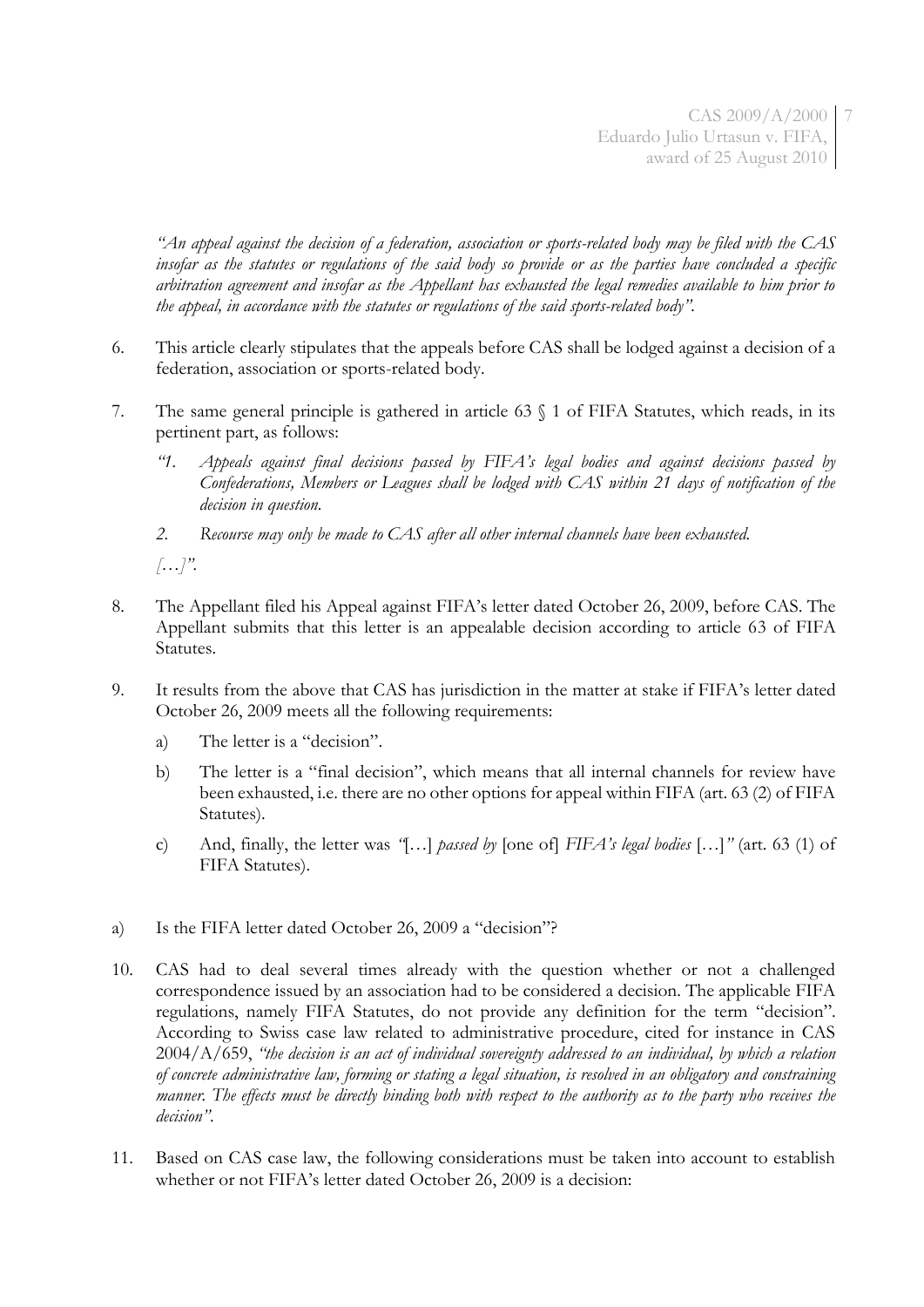- The existence of a decision does not depend on the form in which it is issued. Indeed, according to CAS Award 2005/A/899, *"[…] The form of communication has no relevance to determine whether there exists a decision or not. In particular, the fact that the communication is made in the form of a letter does not rule out the possibility that it constitutes a decision subject to appeal […]".*
- A communication intending to be considered a decision must contain a ruling. In other words, it must tend to affect the legal situation of its addressee or other parties. Such position is held, among others, in CAS awards, such as – for instance – CAS Award 2008/A/1633 or CAS Award 2005/A/899. In this respect, the last quoted award clearly states that *"[…] What is decisive is whether there is a ruling, or, in case of denial of justice, an absence of ruling where should have been a ruling in the communication"*. Furthermore, a ruling may also be issued in cases in which the sports-related body refuses to deal with a request. Thus, such refusal can also be considered a decision under certain circumstances. In fact, this principle has also been recognized by CAS jurisprudence:
	- For example, in CAS  $2007/A/1251$ , FIFA enumerated (in a letter to the Appellant) several reasons for which it deemed FIFA's decision-making bodies lacked competence to entertain the Appellant's request and invited the latter to seek relief in front of the competent (civil) court. Based on this situation, CAS found that by responding in such manner the Appellant's request for relief, *"[…] FIFA clearly manifested it would not entertain the request, thereby making a ruling on the admissibility of the request and directly affecting [the Appellant]'s legal situation […]".* Thus, CAS finally came to the conclusion that *"[…] despite being formulated in a letter, FIFA's refusal to entertain* [the Appellant]*'s request was, in substance, a decision".*
	- In CAS 2005/A/899, CAS also clearly underlined the fact that "[...] *there can also be a decision where the body issues a ruling as to the admissibility or inadmissibility of a request, without addressing the merits of such request".*
- 12. Based on the above, an appealable decision of a sport federation/association is *"[…] normally a communication of the association directed to a party and based on an "animus decidendi", i.e. an intention of a body of the association to decide on a matter, being also only the mere decision on its competence (or noncompetence). A simple information, which does not contain any 'ruling', cannot be considered as a decision. Under certain circumstances, 'negative decisions' or 'refusal to decide' can be considered as appealable decisions […]"* [BERNASCONI M., When is a "decision" an *appealable* decision?, in: RIGOZZI/BERNASCONI (eds.), The Proceedings before the Court of Arbitration for Sport, p. 273].
- 13. It appears from the challenged FIFA letter dated October 26, 2009 that FIFA declares that it is not in a position to intervene in the matter at stake, even though it also says in the meantime that the information given in the letter is without prejudice to any decision that could be passed in this or a similar case at a later stage. At first glance, these two statements made by FIFA may seem quite contradictory: Indeed, how could FIFA pass a decision in the present case at a later stage for instance when it clearly states that it cannot intervene in this very same case? In order to clarify what FIFA intended in its challenged letter, CAS must establish what FIFA's true and real intention was at the time it wrote that letter. In this respect, the letter must be interpreted in a way that allows avoiding the above mentioned apparent contradiction. Based on the principle of trust and *bona fides*, the content of the letter must be understood in the way any neutral and common reader would understand it.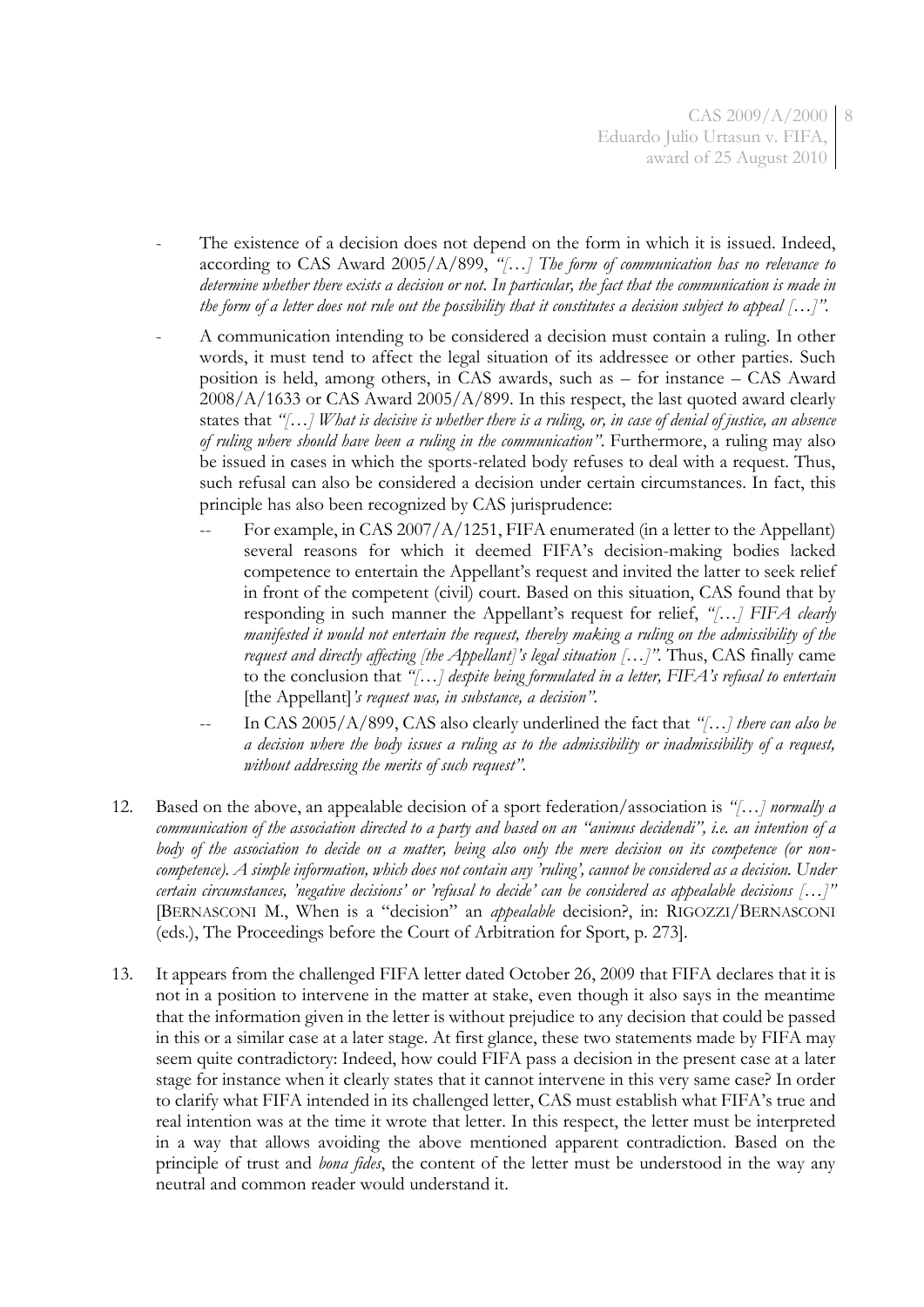- 14. Based on these considerations and on the specific circumstances of the present case the Sole Arbitrator believes that FIFA clearly denied its jurisdiction by saying that it was not in a position to intervene in this case. The fact that FIFA also expressed that the information given in the letter was without prejudice to any decision that could be passed in this or a similar case at a later stage was possibly just stated in order to try to invite the Appellant to refrain from an appeal. However, it appears that the denial of jurisdiction expressed by FIFA in the challenged letter must be understood as a final refusal to deal with the Appellant's request. Furthermore, by declining its jurisdiction and saying it was not in a position to intervene in the matter at stake, FIFA implicitly informed the Appellant that he had to seek relief in front of another jurisdiction, possibly a civil court. Yet, in this respect, by implicitly telling the Appellant that he should submit his claim before another jurisdiction, it appears – based on CAS jurisprudence (CAS  $2008/A/1633$ ,  $$38$ ) already quoted here above – that it could be possibly contended that the challenged letter incorporated a ruling affecting the legal situation of the Appellant. In fact so it is. The denial of jurisdiction made by FIFA was not merely "temporary", rather it must be seen as *"[…] a decision where the body issues a ruling as to the admissibility or inadmissibility of a request, without addressing the merits of such request"* (CAS 2005/A/899, § 12). Indeed, by writing the letter to the Appellant, FIFA absolutely and definitely closed the possibility of dealing with his case. Such situation obviously affects the Appellant's legal situation. Therefore, the challenged FIFA letter dated October 26, 2009 must be considered a decision.
- b) Is the FIFA letter dated October 26, 2009 a "final decision"?
- 15. In order to be heard by CAS, a decision must be "final". In other words, all internal means of recourse must have been exhausted before the case can be heard by CAS, pursuant to article 63 of FIFA Statutes and article R47 of the CAS Code.
- 16. FIFA Statutes and regulations contain no general definition of what must be considered a "final" decision. However, various provisions of the regulations, such as for instance article 23 of the Regulations on the Status and Transfer of Players, specify which body's decisions are subject to an appeal in front of CAS.
- 17. For instance, in this particular case, article 23 § 3 (last sentence) of the Regulations on the Status and Transfer of Players reads as follows:

*"Decisions reached by the single judge or the Players' Status Committee may be appealed before the Court of Arbitration for Sport (CAS)".*

- 18. In the particular case, the decision (of non-competence) mentioned in the letter dated October 26, 2009 was taken by the Deputy Head (*"Jefe Adjunto"*) of the Players' Status Department of FIFA who signed the correspondence on behalf of FIFA's Players' Status Committee.
- 19. Thus, the challenged letter must be considered a "final" decision: It was passed on behalf of the Players' Status Committee whose decisions can be appealed before CAS, according to article 23 § 3 (last sentence), and there is no element submitted by the Parties that could lead the Sole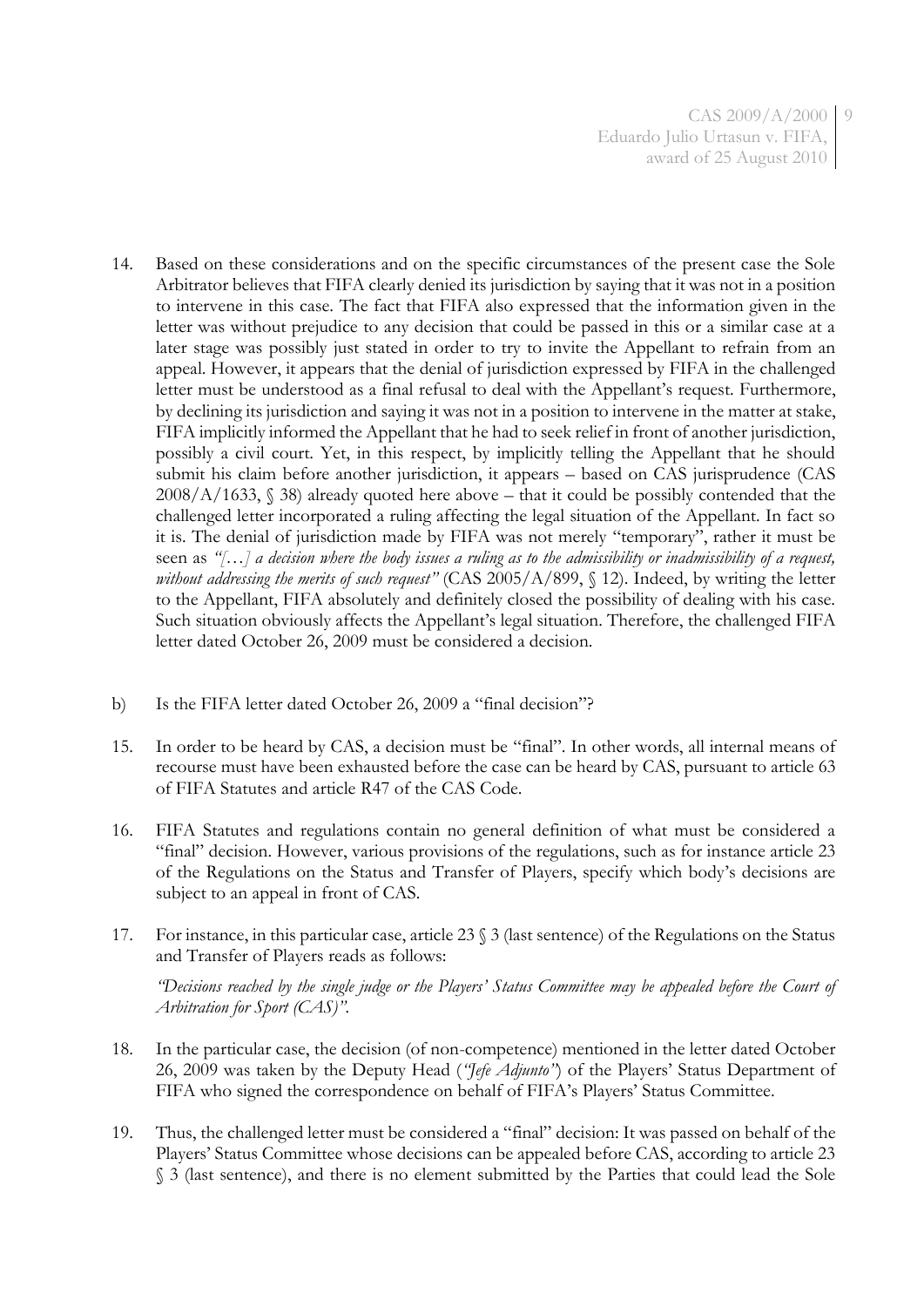Arbitrator to believe that, against such decision, an internal appeal with another FIFA's body would have been possible.

- c) Was the decision issued by a competent FIFA decision-making (legal) body?
- 20. The challenged decision was taken on behalf of the Players' Status Committee. Pursuant to article 23 § 1 of the Regulations on the Status and Transfer of Players, this Committee shall adjudicate on all disputes in accordance with article 22 lit. c of these regulations (for the content of this article, see above § 18 of the award), i.e. employment-related disputes namely between a club and a coach (that have an international dimension).
- 21. Thus, it appears that the Player's Status Committee is indeed the competent FIFA decisionmaking (legal) body to hear the Appellant's claim, provided that – on the merits (see below) – the Appellant can be considered as a coach. Accordingly, the Players' Status Committee is also competent to examine its jurisdiction (article 3 § 1 of the Rules Governing the Procedures of the players' Status Committee and the Dispute Resolution Chamber).
- 22. However, in its letter dated November 27, 2009, FIFA clearly disputed the fact the challenged decision (i.e. FIFA's letter dated October 26, 2009) was an act of a deciding body of FIFA, such as the Players' Status Committee. In this respect, it stated that *"[…] the letter was signed by a member of the Players' Status and Governance Department, in other words the FIFA administration […]. […] the relevant correspondence was […] [not] signed by the Secretary General of FIFA in accordance with art. 68 par. 3 lit (h) of the FIFA Statutes […]"*.
- 23. Although the letter dated October 26, 2009 was signed by a member of the Players' Status and Governance Department, FIFA omits to point out that this member (which is the Deputy Head of the above mentioned department) signed on behalf of the Players' Status Committee. In this respect, it would be excessively formalistic to find that a decision signed by such a person on behalf of the competent legal body was not passed in fact by this legal body itself, according to the principle of *bona fides*, moreover as article 23 § 3 of the Regulations for the Status and Transfer of Players expressly provides that under certain circumstances a case may be settled by a single judge. The Appellant was indeed entitled to consider that the challenged decision had been passed by FIFA's competent legal body to hear his claim, i.e. the Players' Status Committee.
- d) Conclusion
- 24. Based on the above mentioned considerations, it follows that CAS has jurisdiction to decide on the present dispute, according to R47 of the CAS Code.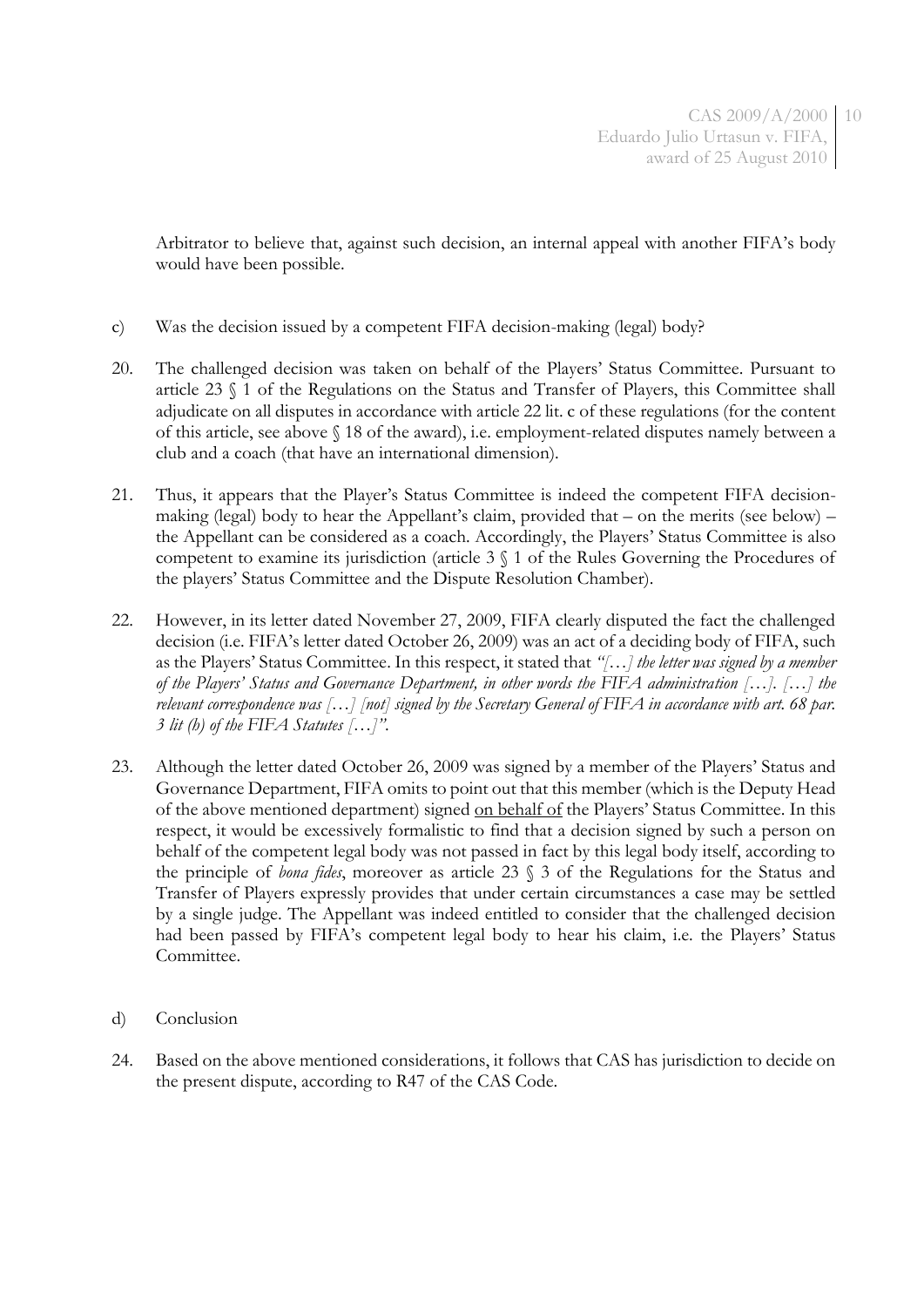CAS 2009/A/2000 11 Eduardo Julio Urtasun v. FIFA, award of 25 August 2010

### **Admissibility**

- 25. The appeal was filed within the deadline provided by FIFA Statutes (21 days according to article 63 § 1 FIFA Statutes). Furthermore, it complied with all other requirements of article R48 of the CAS Code, including the payment of CAS court office fees.
- 26. It follows that the appeal is admissible.

#### **Merits**

- *A. The Issue*
- 27. The issue to be resolved by the Sole Arbitrator in deciding this dispute as to the merits is the following:
	- Does the Appellant, as a physical trainer, fall within the scope of jurisdiction of FIFA's deciding bodies? In other words, the question to answer in the present award is to determine whether or not FIFA, i.e. its Players' Status Committee, is competent to hear the Appellant's claim against the Mexican club *"Tigres de la UANL"* regarding their employment-related dispute.

#### *B. The Applicable Rules*

- 28. According to article 22 lit. c and 23 § 1 of the (FIFA) Regulations on the Status and Transfer of Players, without prejudice to the right of any player or club to seek redress before a civil court, FIFA's Players' Status Committee is competent for employment-related disputes between a club and a coach that have an international dimension, unless an independent arbitration tribunal guaranteeing fair proceedings exists at national level.
- 29. Pursuant to article 6 § 1 of the (FIFA) Rules Governing the Procedures of the Players' Status Committee and the Dispute Resolution Chamber, parties involved in procedures before the Players' Status Committee are members of FIFA, clubs, players, coaches or licensed match and players' agents.
- 30. The Appellant is a physical trainer.
- 31. Based on the two above mentioned rules, the only way for the Appellant to have his claim heard by the competent FIFA legal body would be to consider him as a coach.
- 32. FIFA Statutes and regulations contain no definition of the "coach" notion. Thus, this notion must be defined by way of interpretation of these two rules.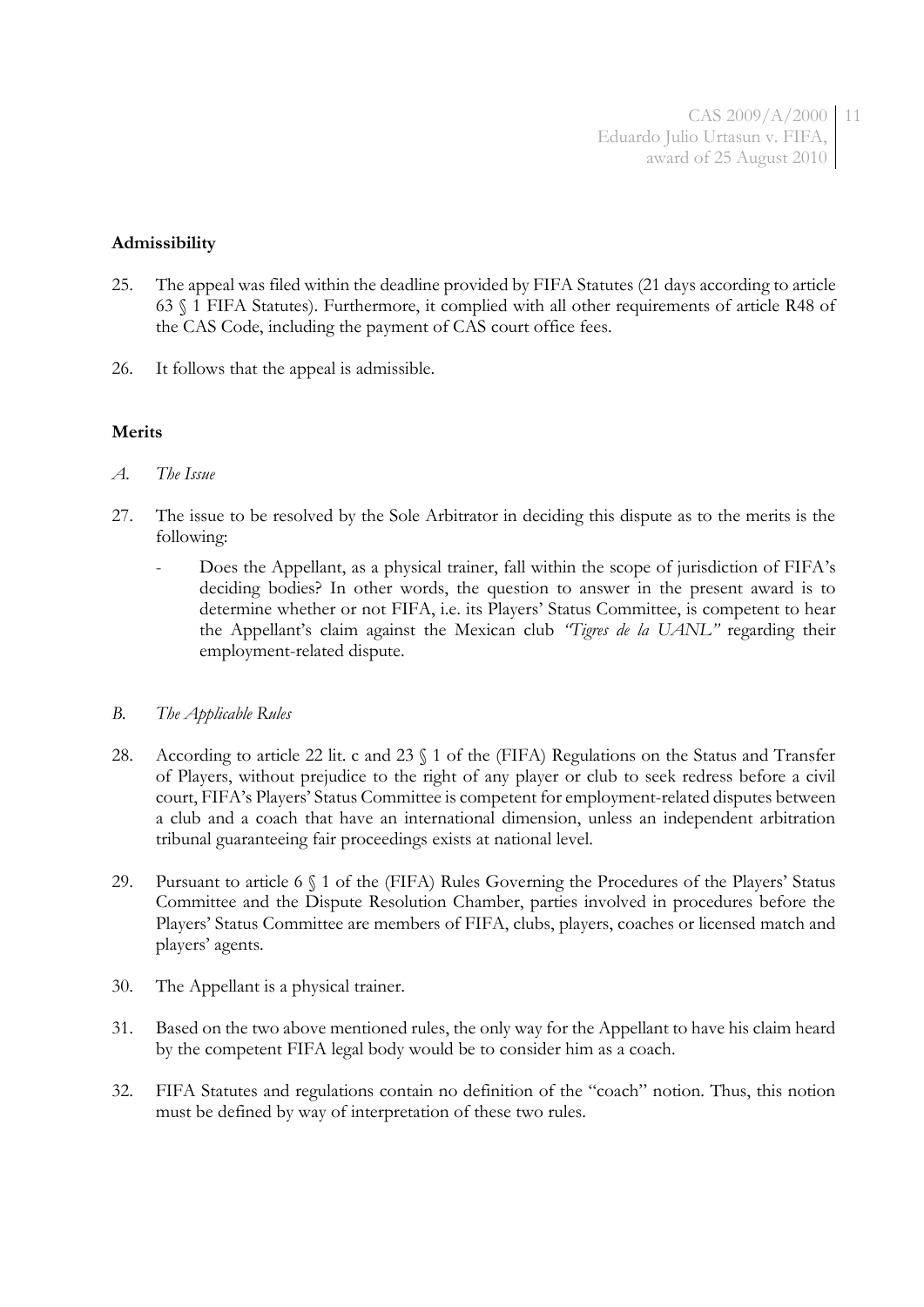- *C. The interpretation of the relevant rules*
- 33. The interpretation of the rules of a sport association is very much similar to the one of state laws. *"[…] The interpretation has to be rather an objective one, and unlike for contracts, the personal intention of the involved parties is not of first relevance"* (BERNASCONI M., When is a "decision" an *appealable* decision?, in: RIGOZZI/BERNASCONI (eds.), The Proceedings before the Court of Arbitration for Sport, p. 262).
- 34. Under Swiss law, there are several interpretation methods that can be used to establish the scope of a rule: the grammatical, the historical, the systematic and the teleological methods. The judge(s) or arbitrator(s) are free to apply any of these methods. But, priority must be given to the true purpose of the rule (the *ratio legis*) in order to avoid any interpretation that would contradict or overlook this true purpose.
- 35. In this respect, CAS must also duly apply its knowledge of sport matters and take into account the specificities and technicalities of such matters.
- 36. Finally, not only the practice of the association itself, but also the behavior and the customs of the members of that association are to be considered in order to understand the real meaning of a certain rule (see BERNASCONI M., When is a "decision" an *appealable* decision?, in: RIGOZZI/BERNASCONI (eds.), The Proceedings before the Court of Arbitration for Sport, p. 263).
- 37. Considering the facts of the matter at stake, and in particular the two employment contracts signed by the Appellant, it clearly appears that he was hired as a physical trainer ("preparador fisico") and not as coach ("entrenador"). As one of the three member of the technical team of the "Tigres de la UANL" football team, he was also clearly not considered as the coach of the team but as the physical trainer, the coach being one of the other members of the technical team. This being said, the question arising in this context is whether or not the notion of "physical trainer" falls within the notion of "coach" as intended by FIFA regulations.
- 38. Based on the grammatical method, which consists in verifying *"[…] the grammatical meaning of the rule, looking at the "ordinary" meaning of the language used, at the syntax of the norm and, if provided, at the wording used in the translation of the rule in other languages"* (BERNASCONI M., When is a "decision" an *appealable* decision?, in: RIGOZZI/BERNASCONI (eds.), The Proceedings before the Court of Arbitration for Sport, p. 262-3), the word and notion of "coach" can be generally defined as a person who trains a person or team in sport. But, in the specific context of (professional team) sports – such as football, for instance – the term "coach" commonly means the person in charge of the team and leading the team on the sports ground, during competition and practice. The coach is commonly also responsible for the tactical choices regarding the team.
- 39. This definition of the term "coach" is not comparable with the activity of a physical trainer, especially when the physical trainer works under the instructions of the coach as a member of a technical team lead by the coach. The physical trainer is only in charge of the fitness (or physical condition) of the players he works with.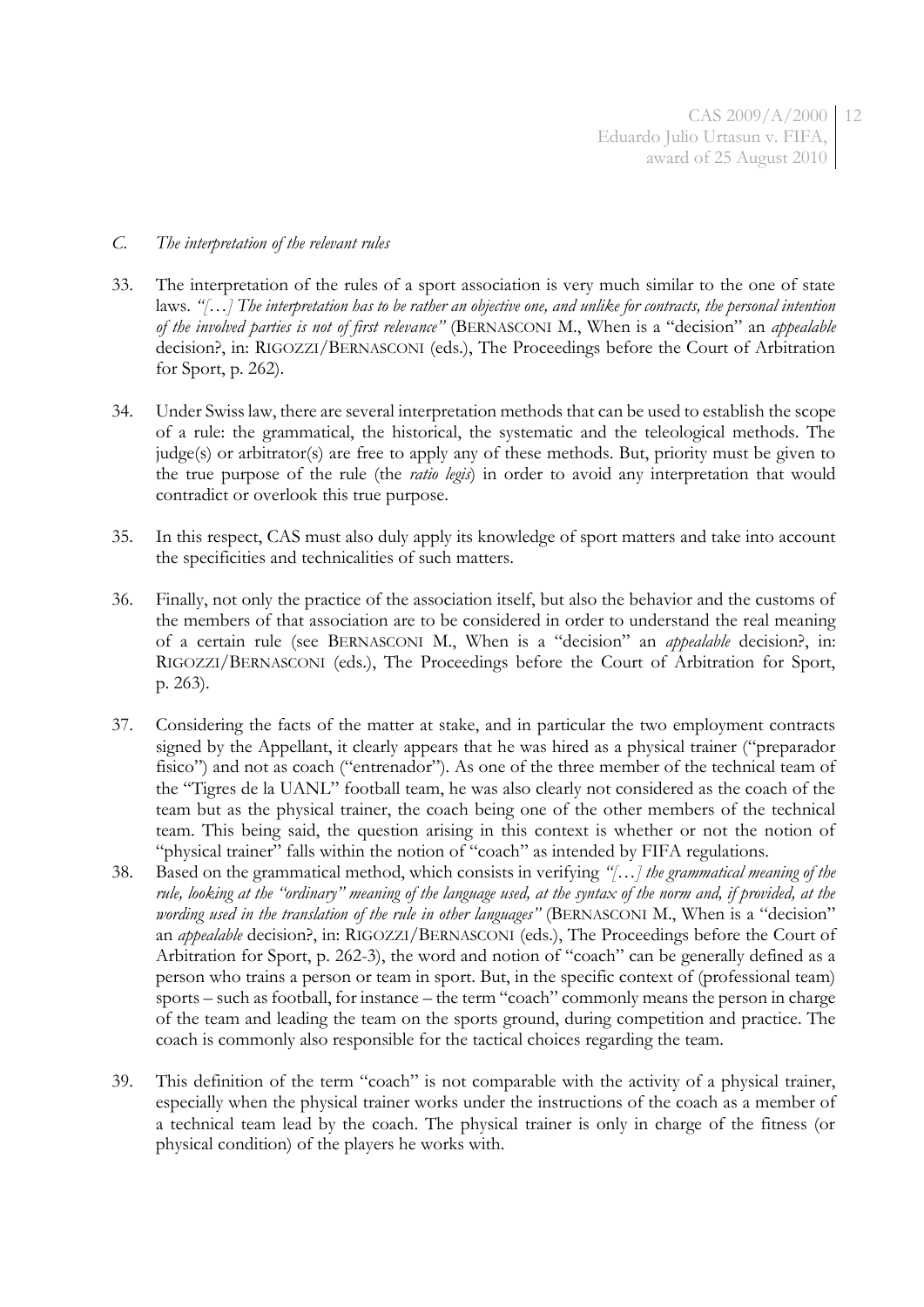- 40. Moreover, according to the objectives of FIFA mentioned in article 2 of its Statutes, it makes no doubt that the enumeration of the parties listed for instance by article 6 § 1 (FIFA) Rules Governing the Procedures of the Players' Status Committee and the Dispute Resolution Chamber includes only parties whose activities are exclusively related and limited to football. Thus, the Respondent is right by saying that *"[…] the dispute resolution system set up under the auspices of FIFA is clearly limited to parties with a football-specific occupation […]"*. This results not only from a teleological interpretation method, i.e. from the rationale of the rule, but also from a systematic interpretation method, according to which the interpretation given herein (see above, § 34) to the term "coach" perfectly fits into the context of the whole regulation. Yet, the activity of a physical trainer is not a football-specific occupation. In fact, working as a physical trainer, the Appellant could surely be in charge of the fitness of any other athlete in any other sports, not only of football players. Also, a physical trainer can work for many clubs and/or assist athletes of several sports disciplines at the same time.
- 41. Furthermore, the fact that a physical trainer is not in a position to have his employment-related dispute against the football club he works for heard by FIFA is also in accordance with FIFA's long practice, i.e. FIFA's constant interpretation of its own relevant regulation [for an example, see Decision of the Players' Status Committee dated May 20, 2005 in the case del Bosque, Cereijo, Martín and physical trainer Espín vs Besiktas Football Club).
- 42. Based on these considerations, the Appellant does not fall within the scope of jurisdiction of FIFA's deciding bodies. Thus, the question is now whether or not the fact that the Appellant was part of a technical team together with the coach of the team they were working for may help the Appellant to be considered a "coach" in the case at hand, although he cannot be considered a coach per se.
- *D. What is the incidence of the link between the coach's contracts and the Appellant's contracts?*
- 43. As previously mentioned (see above), the Appellant's contracts were linked to the ones signed by the coach with respect to the cancellation or termination of these agreements: In case of an anticipated termination or cancellation of the contractual relationship between the club and the coach, the Appellant's contracts would be automatically cancelled, too. They were both part of the technical team of the football club, together with the technical assistant as third member. Therefore, the Appellant asserts that his contracts are an accessory to the ones of the coach's employment contracts and, thus, ought to be heard by the same court that shall examine the coach's ones (see above). In this respect, the Appellant pointed out the existence of a *"waterfall employment contract"*.
- 44. The Appellant's point of view must be rejected. Even though there is a contractual link between the coach's contracts and the Appellant's contracts with respect to the cancellation or termination of their respective agreements, there is neither any legal basis under Swiss law nor any specific rule in FIFA's regulations assuming that a dispute arising in such circumstances from the Appellant's employment contracts with the club must be heard by the same jurisdiction as the one competent to hear the coach's claim. The Appellant signed his own and distinct contracts with the club. The only link between his contracts and the coach's contracts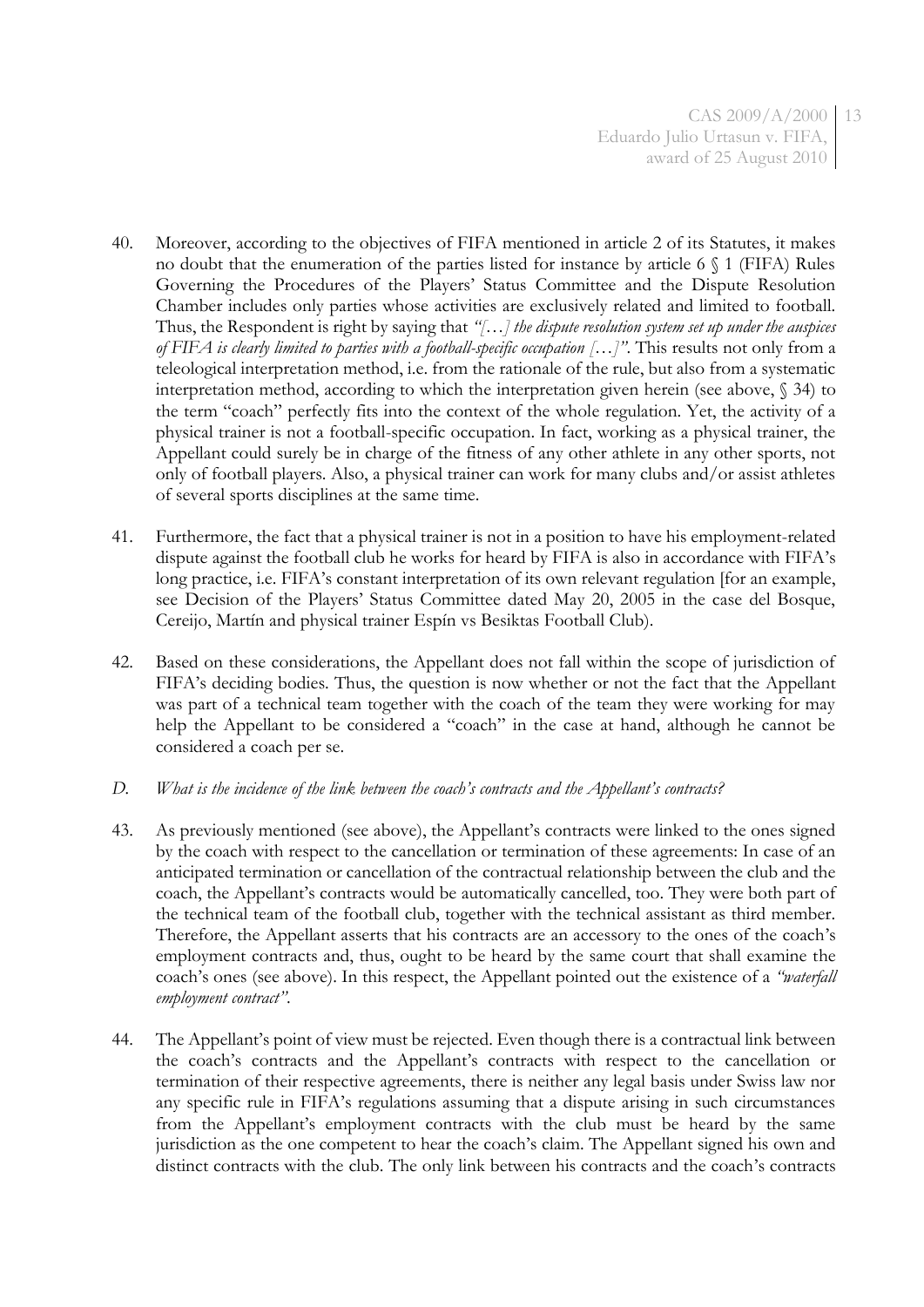refers to the termination/cancellation of the contracts, with no reference at all to any jurisdiction clause or attraction (*"attraction de compétence"*).

- 45. In this respect, the reference made by the Appellant to article 170 of the Swiss Code of Obligations is absolutely irrelevant, as such article only applies to the assignment of claims under Swiss law which has nothing to do with the matter at hand: the assignment of a claim has never occurred in this case.
- 46. The same applies regarding the reference to a so-called *"waterfall employment contract"* (see above) which is also irrelevant here, as such legal construction did not exist in the matter at stake. In fact, the existence of a waterfall contract would have meant that the club only signed a contract with the coach and not with the other members of the technical team who would have been the employees of the coach, which was obviously not the case in the present case.
- 47. Based on these considerations, the fact that the Appellant was a member of a technical team together with the coach of the football club they were working for and that the termination/cancellation of their contracts were linked together is of no help to allow the Appellant to file his claim before FIFA.
- *E. The employment contracts of the appellant (provision "decima sexta")*
- 48. Clause *"decima sexta"* of the employment contracts signed by the Appellant with the club reads as follows:

*"La* **EMPRESA** *y el* **PREPARADOR FISICO** *convienen que, en caso de desavenencia entre ellos, recurrirán a los tribunales Laborales en el Estado de Nuevo León y Federación Mexicana de Fútbol".*

*"The company and the physical trainer agree that, in case of dispute between them, they shall revert to the labour courts of the State of Nuevo León and the Mexican Football Federation"* [translation].

- 49. This clause expressly provides that the jurisdiction of local courts has been foreseen by the parties. In this respect, the Appellant should revert to such jurisdiction and not to FIFA's.
- 50. According to the Appellant, the *Comisión de Conciliación y Resolución de Controversias* of the Mexican Football Federation Association (*"Federación Mexicana de Fútbol Asociación AC"*) concluded that it lacked jurisdiction to hear the claims brought by all members of the technical team. Thus, in accordance with the above mentioned contractual clause, the Appellant should (have) revert(ed) to the civil labour courts of the State of Nuevo León, and not to FIFA.
- 51. Based on these considerations as well, it clearly appears that the Appellant does not fall within the scope of jurisdiction of FIFA's deciding bodies. The civil jurisdiction remains the only way left for the Appellant to proceed in the matter at stake.
- *F. The position of the appellant as an "official"*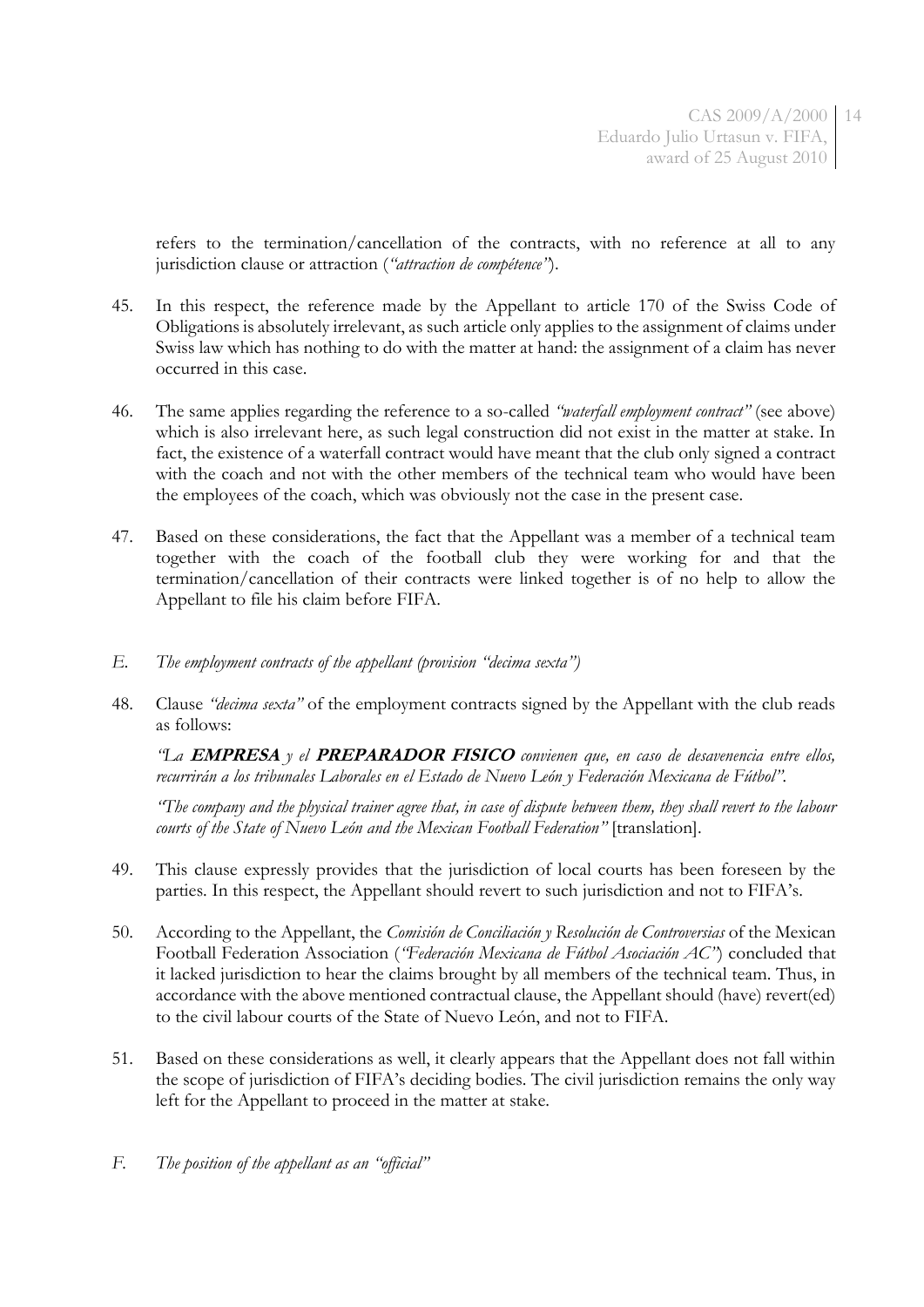- 52. In his Appeal Brief, the Appellant argues that as an "official" as defined by FIFA Statutes, he must fall within the scope of jurisdiction of FIFA, based on articles 4 and 64 of FIFA Statutes.
- 53. Based on the definition of the term "official" given by FIFA Statutes, a trainer is an official. But, nonetheless, the arguments provided by the Appellant to demonstrate that he falls within the scope of jurisdiction of FIFA are wrong:
- 54. First of all, the aforementioned articles of FIFA Statutes do not entail that FIFA's deciding bodies are the competent authorities to hear all football-related disputes involving officials. Indeed, pursuant to article 64 § 2 of FIFA Statutes, *"recourse to ordinary courts of law is prohibited unless specifically provided for in the FIFA regulations"*. Yet, that is precisely the case for employmentrelated disputes for instance, according to article 22 § 1 of (FIFA) Regulations on the Status and Transfer of Players, applied by analogy to an official.
- 55. Secondly, article 4 of FIFA Statutes regarding the promotion of friendly relations between the members, confederations, clubs, officials and players only states one of FIFA's missions: it is a FIFA goal. Thus, such provision is not self executing anyway and cannot, therefore, be directly invoked by the Appellant in the matter at stake. The same applies to article 64 § 3 of FIFA Statutes, which is not self executing either.
- 56. Thus, while the Sole Arbitrator cannot hide a certain understanding for the wish of the Appellant to be treated by FIFA in the same way as his fellows of the technical team, the Respondent is right when it says that *"[…] there is no provision in any of FIFA's Statutes or regulations that would specifically found FIFA's competence to hear a dispute involving a physical trainer […]".*

## *G. Conclusion*

- 57. Based on the above mentioned grounds, the Appellant's appeal requesting CAS to declare (FIFA's) Players' Status Committee has jurisdiction to hear his employment-related claim against the Mexican football club *"Tigres de la UANL"* is without merit. Therefore, the appeal must be dismissed.
- 58. Against the above background, the other arguments raised by the parties are irrelevant and any further claim or prayers for relief shall be dismissed.